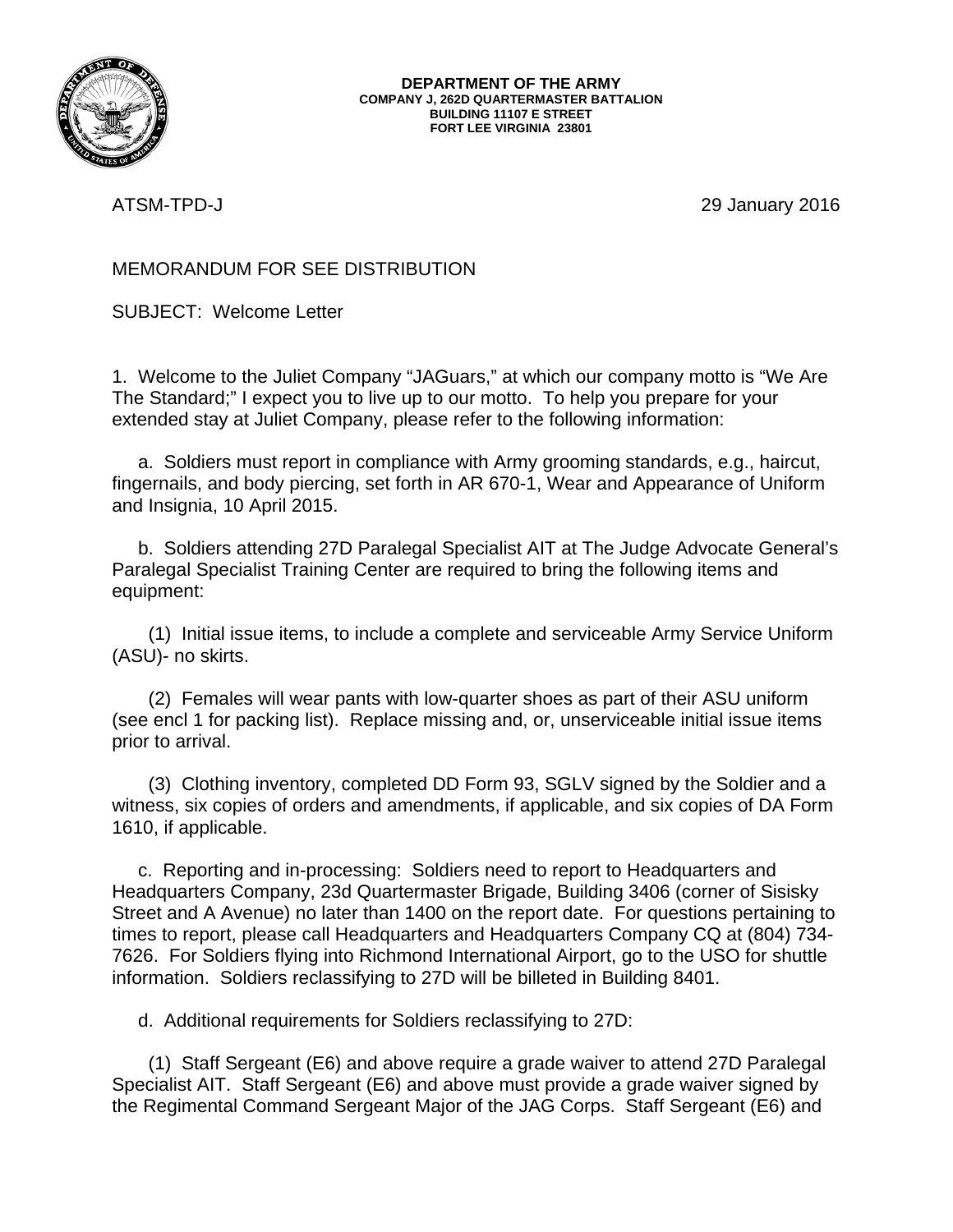ATSM-TPD-J SUBJECT: Welcome Letter

above who report without an approved grade waiver will be dis-enrolled from the course. For questions, contact the 27D Course Director, MSG Anthony D. Rausch, at (804) 765-3628 or [anthony.d.rausch.mil@mail.mil.](mailto:anthony.d.rausch.mil@mail.mil)

 (2) Provide most recent DA Form 705, APFT Scorecard, and DA Form 5500, Body Fat Content Worksheet; both of which should be administered within 30 days of reporting to AIT. Juliet Company will screen Soldiers reclassifying to 27D for compliance with AR 600-9, The Army Body Composition Program, 28 June 2013. The Course Director will dis-enroll and issue a DA Form 1059, Service School Academic Evaluation Report, reflecting noncompliance, for Soldiers failing to meet body composition standards. In addition, Juliet Company will administer a record APFT during the course; Soldiers must pass their record APFT to meet the course standards for graduation.

 (3) Soldiers with a permanent profile must provide a copy of their DA Form 3349, Physical Profile, and may not have PULHES greater than 222121.

 (4) Soldiers must meet the following requirements to be awarded the 27D MOS IAW DA Pam 611-12, Military Occupational Classification and Structure, 22 January 2007:

- (a) Type a minimum of 25 words per minute;
- (b) No punishment under formal Article 15 proceedings;
- (c) No record of civil conviction other than minor traffic offenses;

(d) No pattern of undesirable behavior as evidence by civilian or military record;

 (e) No record of conviction by special or general courts-martial or civilian courts of offenses listed in AR 27-10, Military Justice, 3 October 2011, Chapter 24, or otherwise required to register as a sexual offender under chapter 24.

 (5) Reclassifying Soldiers are billeted in separate barracks from IET Soldiers; Reclassifying Soldiers will stay in permanent party barracks located in Bldg 8401 (A Avenue next to Kenner Treatment Facility); questions pertaining to permanent party barracks should be directed to the barracks manager at (804) 734-6156.

 (a) Fort Lee does not provide bed linen for reclassifying Soldiers. Ensure that you bring your own or be prepared to purchase upon arrival. Any bed linen is authorized. (see encl 1 for packing list)